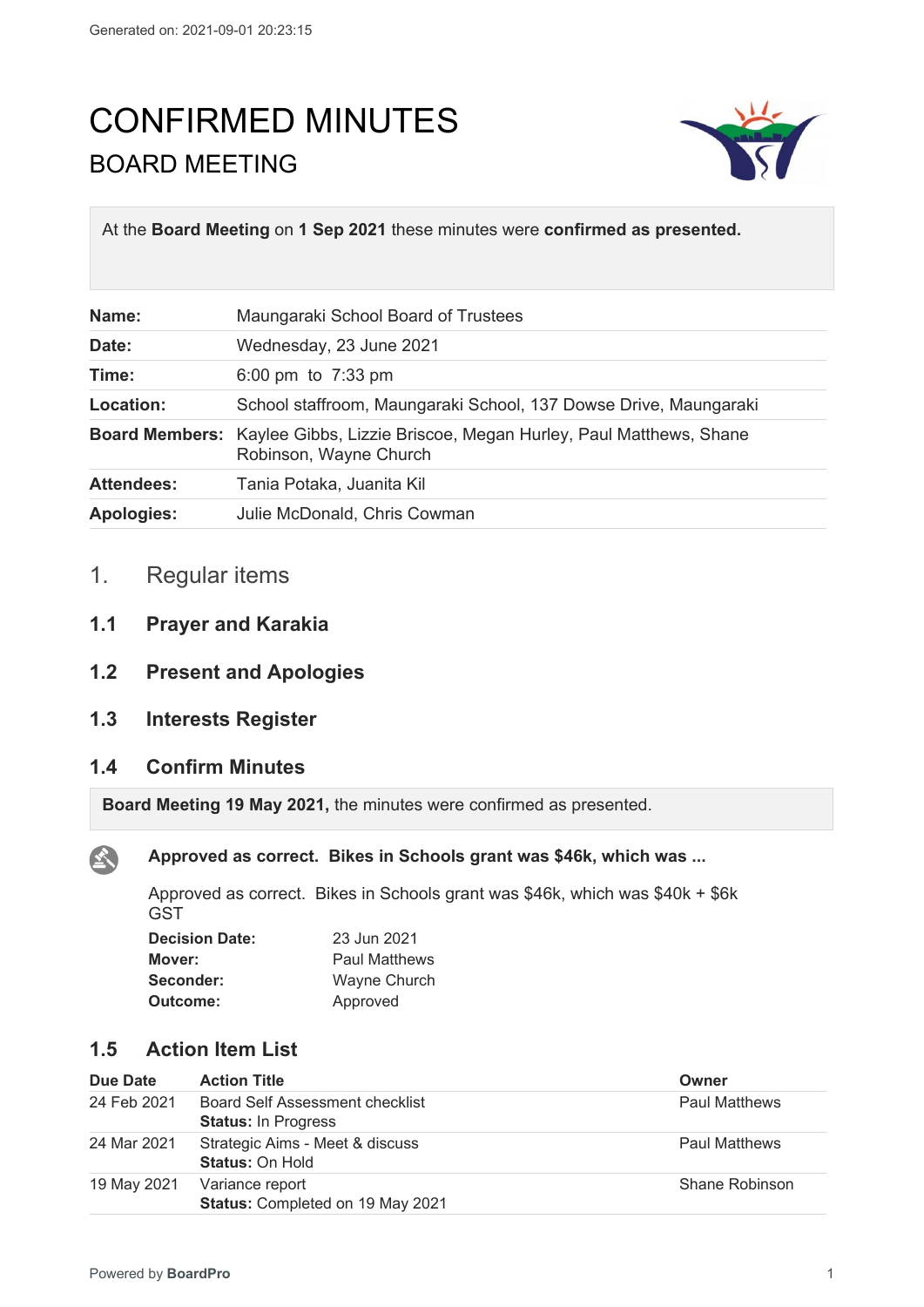| Due Date    | <b>Action Title</b>                                             | Owner          |
|-------------|-----------------------------------------------------------------|----------------|
| 19 May 2021 | <b>Amend Finance Policy</b><br>Status: Completed on 20 Jun 2021 | Wayne Church   |
| 9 Jun 2021  | <b>ERO Review with Board</b><br><b>Status: In Progress</b>      | Shane Robinson |
| 23 Jun 2021 | 5YA<br>Status: Completed on 16 Jun 2021                         | Shane Robinson |

## **1.6 Principal's Report**

- Parent / Teacher Interviews if we are still at Covid Level 2 we will assess if these can go ahead and make changes if necessary. We will advise BOT if this does change.
- Had a great Cross Country event and have some students make Interzone. It was great to have a competitive event for those who wanted to do it and a Fun Run for all children and families to participate. The Fund Run / Colour run came from some research done to increase fun and attendance at Cross Country
- The seniors radio station up and running. This will expand over time and more people will be involved
- Our roll hasn't increased as we had thought due to some families moving away. There won't be a major impact to funding as we are increasing in the junior area of the school. The funding is spot on for what we budgeted for.
- ERO spent alot of time as a management team working on this. They are happy with what we are doing. There is a Board Administration checklist that needs to be signed off by the Board.
- Chris McCullough will leave on 1 July moving to study. He will be missed alot as he brings so much to the school, however we are very supportive of his move into a passion area of his.
- Support staff week last week, had a shared lunch, My Whippy van and celebrations across the week.
- NZEI meetings this week, todays meetings teacher decided not to go except one due to us being in Level 2. Most of these conversations are around extra release time and teacher aides in classes.
- PD we are working through courses

#### **Strategic Aim 1**

- Coaching
- Well being initiatives lead by staff
- KiVa still being delivered
- HEART days and cultural days
- Community engagement evenings, Parent evenings, fun run.



#### **Moved**

| 23 Jun 2021    |
|----------------|
| Megan Hurley   |
| Lizzie Briscoe |
| Approved       |
|                |

## **1.7 Finance Report**

#### **Finance Report**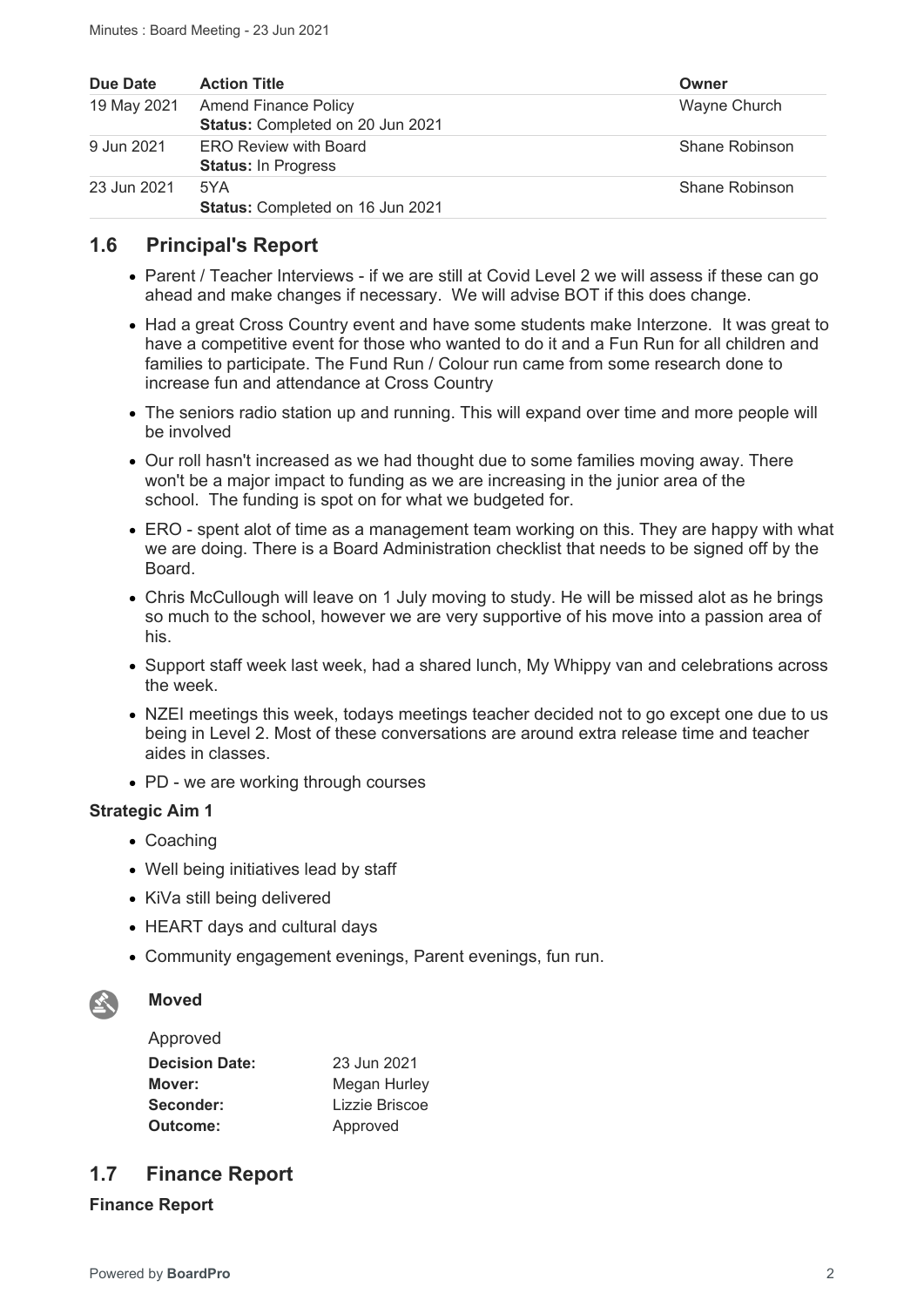- Our donations are tracking well and we are thankful to our community.
- Special needs funding is up however this is being used to run programmes
- PD Budget we are looking at other options to use this

#### **Audit Report**

• Novopay 'one up authority' to sign - see the report. This change has come about due to the Novopay system change to Edpay and forms being done online.



## **Moved**

Approved

| Approveu              |                |
|-----------------------|----------------|
| <b>Decision Date:</b> | 23 Jun 2021    |
| Mover:                | Kaylee Gibbs   |
| Seconder:             | Shane Robinson |
| Outcome:              | Approved       |
|                       |                |

## **1.8 Property Update**

- Lee Tennaway 5YA has been approved by the MOE
- Projector has been installed Box built ready to go for the projector to protect cords -School to invoice MCA for their portion of the cost.
- Heat pumps when approved and done we can decommission the boiler. Date to set.
- Porch areas these are a big concern going forward as there are some leaks and repairs needing to be done. In the next 5 years they will need alot of work done on them. This has been added to the next 5YA.

Precinct application

- This application was put in under MCA's name for \$200k. It has gone through the initial process and been approved. Now the LTP needs to go through the final approval as a whole which is on the 30 June. Additional funds were requested through the community asset fund, of which the meeting is tomorrow night. We requested funds for the Bike track to support those already received and allocated by the school.
- \$100k was for carparking. \$100k for drainage with some contribution from MCA for the field- see the attached report.
- The drainage needs to happen before the Bike Track. We want this to happen before the end of 2021.
- We will need a strip on the inside of bike track that will allow trucks to come in and out without destroying the bike track.

Library

 Finalising details and drawings. This will then go out to Tender. It is due to start in September 2021.

#### 10YPP & 5YA

• Ratify the electronic vote to approve the amended 5YA & 10YPP. Electronic vote approved 2/6/21. Approved by the Board and carried.



## **10YPP & 5YA**

| Ratify of electronic vote |                      |
|---------------------------|----------------------|
| <b>Decision Date:</b>     | 23 Jun 2021          |
| Mover:                    | <b>Paul Matthews</b> |
| <b>Outcome:</b>           | Approved             |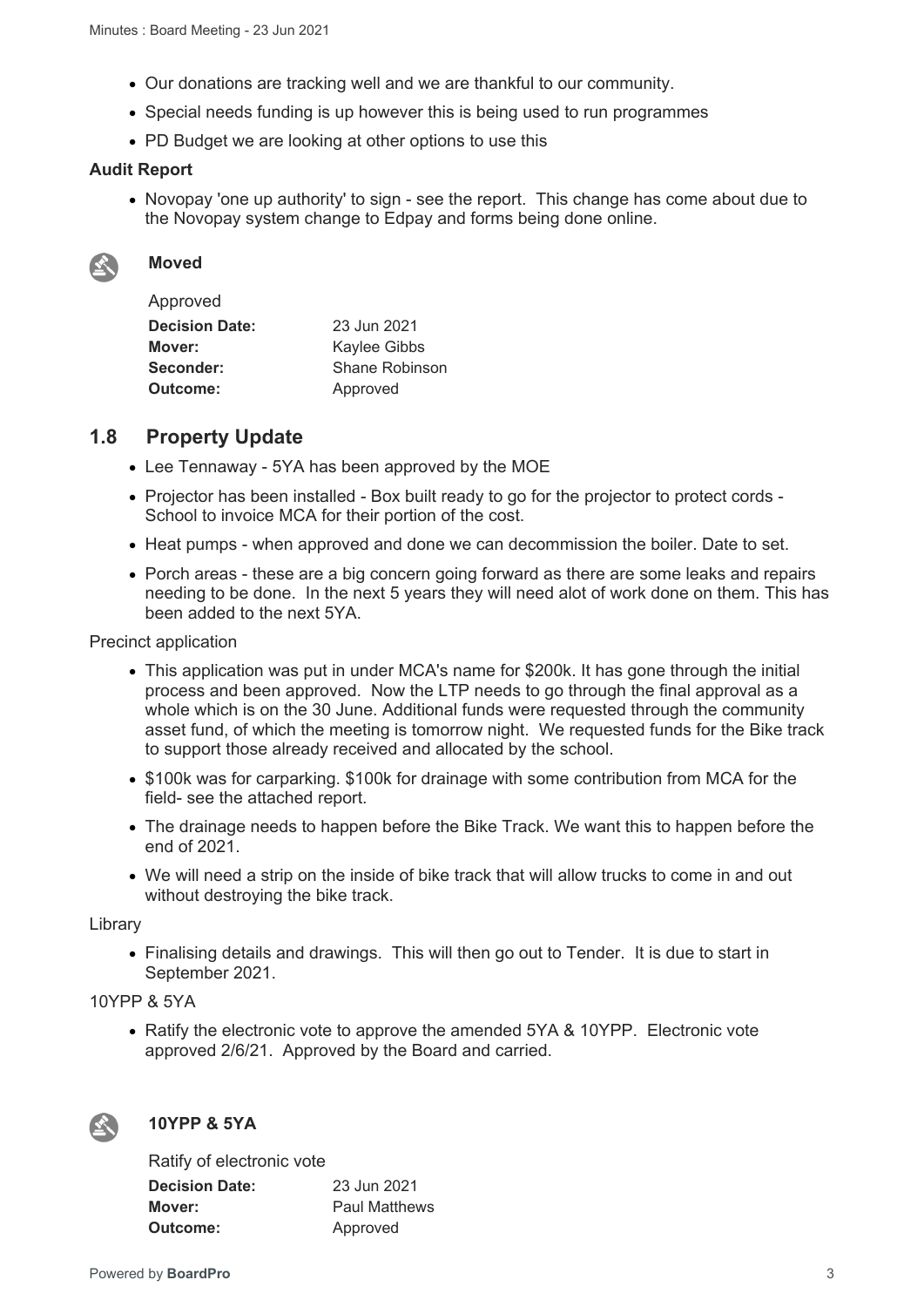# **1.9 Policy**

Approved changes and proposed amendments

- Discussed amendments to points 6, 7 & 8 under 'The Principal Shall' on the approved changes & proposed amendments document.
- 7 currently says 'notify the Board'. Change so this is the same as the other points
- Amend points 6 & 7 to the wording 'notify the Board Chair & Finance Delegate....'
- Move the order so point 7 becomes 8 and point 8 becomes 7
- 3 amendments changing order and amendments



#### **Approved**

| Carried the amendments approved |              |
|---------------------------------|--------------|
| <b>Decision Date:</b>           | 23 Jun 2021  |
| Mover:                          | Wayne Church |
| Seconder:                       | Megan Hurley |
| Approved<br><b>Outcome:</b>     |              |

- 2. Strategic Discussion/Decision
- 3. External Updates

## **3.1 Home & School Update**

A Home & School meeting was held on 14 June. Our fundraising is going well, we had the Readathon, Pies Fundraiser for Camp, and the Disco. The Hot lunches made by the year 7 & 8's went well. We are ahead on our fundraising target. We have a market day in temr 4.

There was a heavy load on the office due to the bulk of fundraising being done in term 2. Look at how to make it easier next year with timing and the use of Lunchonline to take payments and orders.

## **3.2 MCA Update**

- Max Shirlaw has resigned from the MCA
- The MCA is strongly in support of the projects going on the school
- Mark Rahman has taken over treasurer roll for now



#### **Coffee with resident**

Shane & Tracy to discuss entrance way to school with local resident **Due Date:** 8 Jul 2021 **Owner:** Shane Robinson